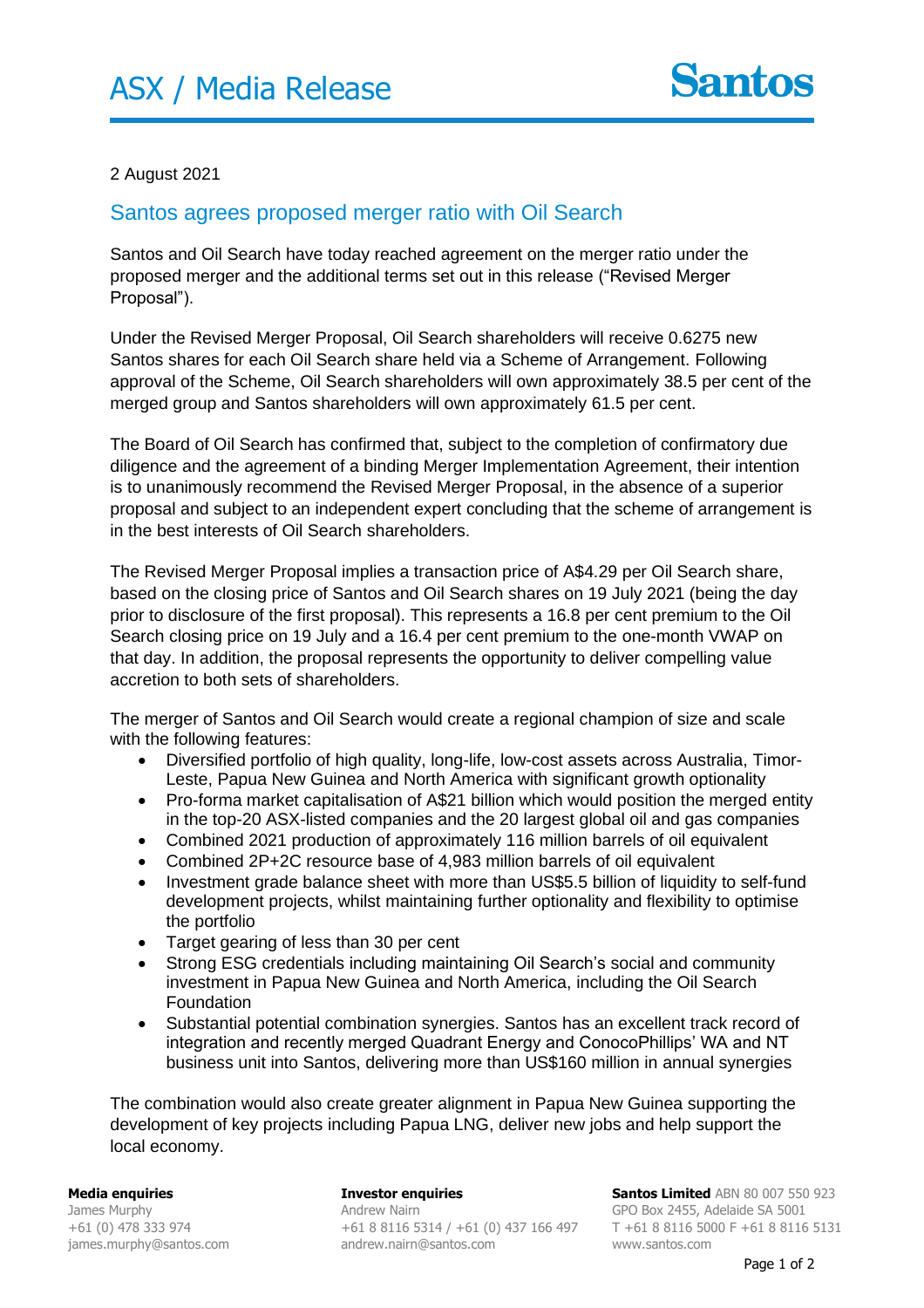

Oil Search shareholders would continue to participate in the merged entity and retain the opportunity to realise a premium for control as part of the merged entity.

Santos Managing Director and Chief Executive Officer Kevin Gallagher said the potential merger of Santos and Oil Search is consistent with Santos' disciplined strategy to grow around our core assets.

"It represents a compelling combination of two industry leaders to create an unrivalled regional champion of size and scale with a unique diversified portfolio of long-life, low-cost oil and gas assets.

"The merged company would have strong cash generation from a diverse range of assets which provides a strong platform for sustainable growth and continued shareholder returns.

"The merger also builds on our industry-leading approach to ESG through the combination of Santos' net-zero 2040 pathway, including its sector-leading CCS projects, and Oil Search's unique social programs in PNG, underpinned by a strong balance sheet to fund the transition to a lower carbon future.

"The Revised Merger Proposal represents an extremely attractive opportunity to deliver compelling value accretion to both Santos and Oil Search shareholders."

Santos and Oil Search have committed to conduct best endeavours due diligence subject to appropriate confidentiality arrangements over a period of approximately four weeks with the aim of entering into a Merger Implementation Agreement, which would contain conditions to completion of the merger such as regulatory approvals.

Each party will be free to declare ordinary dividends in accordance with existing dividend policy through to signing of the Merger Implementation Agreement. Should a party declare a dividend outside its existing dividend policy before the signing of the Merger Implementation Agreement, there would be an appropriate adjustment to the merger ratio.

Citigroup and JB North & Co are acting as financial advisers and Herbert Smith Freehills and Dentons are acting as legal advisers to Santos.

Ends.

*This ASX announcement was approved and authorised for release by Kevin Gallagher, Managing Director and Chief Executive Officer.*

> **Santos Limited** ABN 80 007 550 923 GPO Box 2455, Adelaide SA 5001 T +61 8 8116 5000 F +61 8 8116 5131 www.santos.com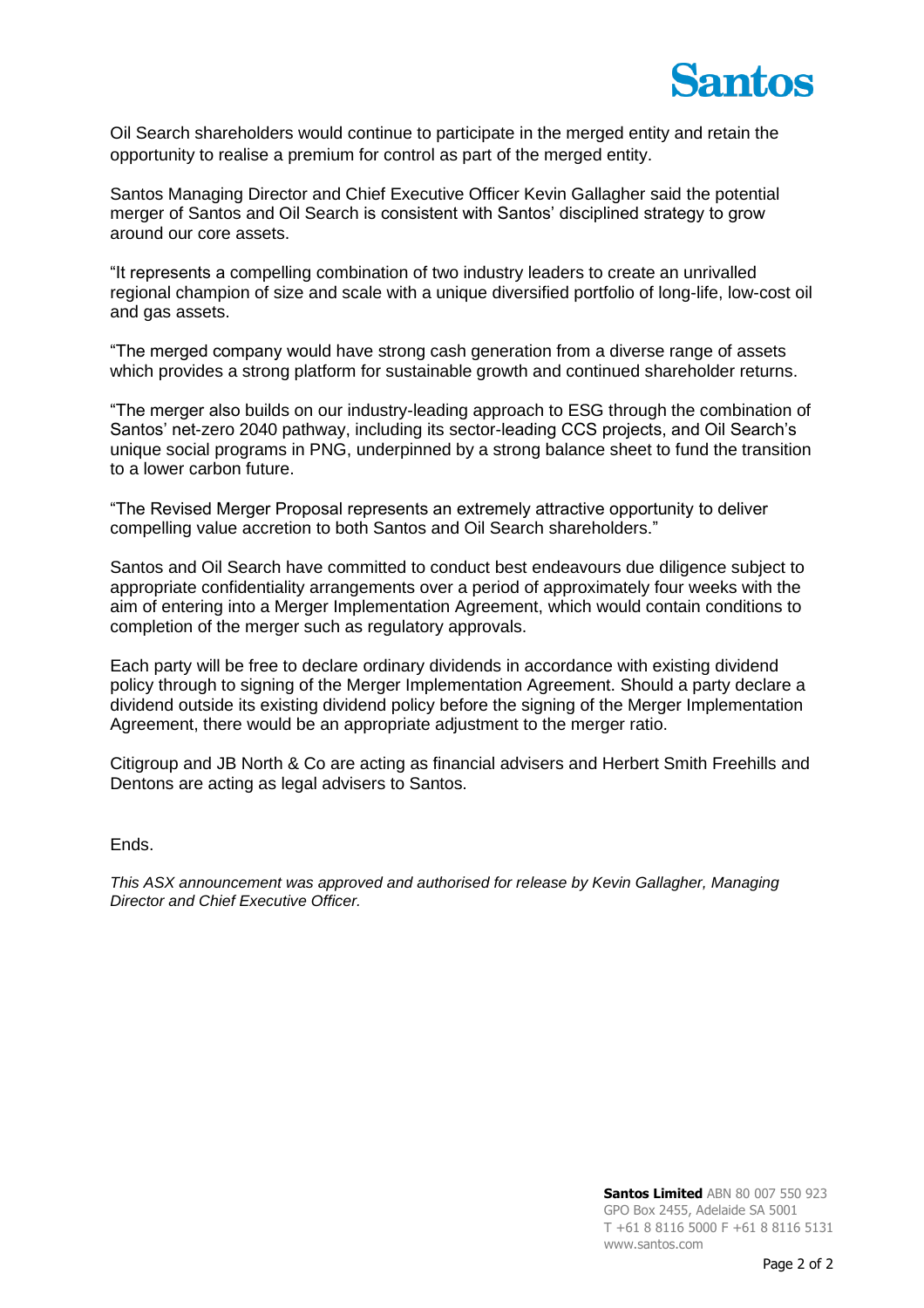# Oil Search Merger Rationale 2 August 2021

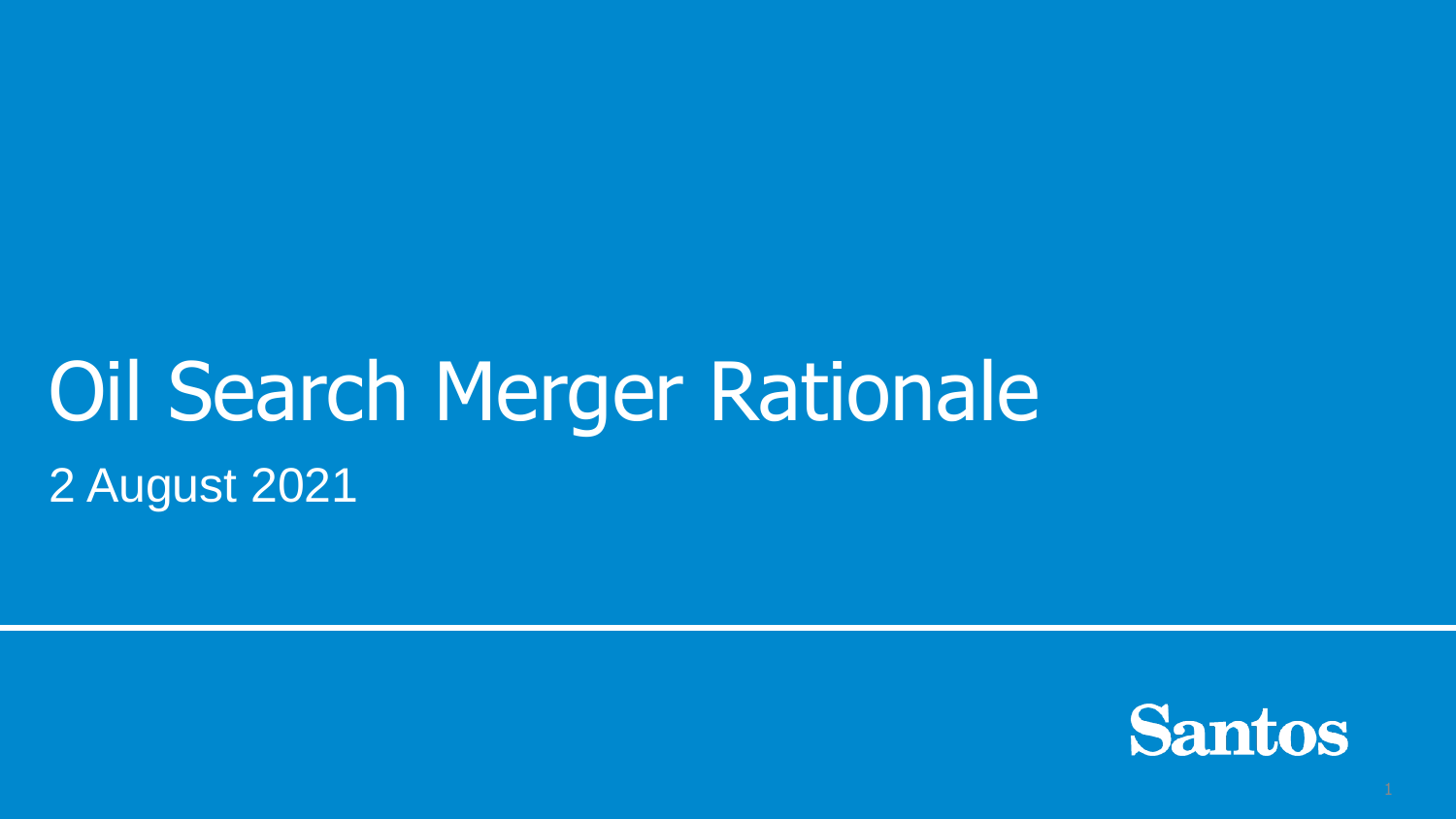### Strategic rationale for merger



Merger would create a regional champion of scale and provide shareholders with an opportunity to participate in a new company that can optimally fund the development of a diverse portfolio of high-quality O&G assets

| <b>CREATES A REGIONAL CHAMPION OF</b><br><b>SIZE AND SCALE</b>              |              | Positioned within S&P ASX-20 index and top 20 largest global O&G companies<br>Operated footprint gives ability to control cost and deliver growth     |
|-----------------------------------------------------------------------------|--------------|-------------------------------------------------------------------------------------------------------------------------------------------------------|
| DIVERSIFIED PORTFOLIO OF LONG-LIFE,<br>LOW-COST ASSETS WITH GROWTH OPTIONS  | $\checkmark$ | Balanced portfolio of geographically and product differentiated assets<br>Robust development pipeline with flexibility                                |
| <b>STRONG BALANCE SHEET AND INVESTMENT</b><br><b>GRADE FUNDING PLATFORM</b> |              | >US\$5.5bn of liquidity and an investment grade credit rating<br>Sufficient capacity to self-fund development pipeline                                |
| <b>UNLOCKS SYNERGIES AND LATENT</b><br><b>SHAREHOLDER VALUE</b>             |              | Substantial potential combination synergies to the benefit of all shareholders                                                                        |
| PORTFOLIO OPTIMISATION OPPORTUNITIES                                        |              | Opportunities to align joint venture interests across PNG projects<br>Optimise portfolio to further strengthen balance sheet and high grade portfolio |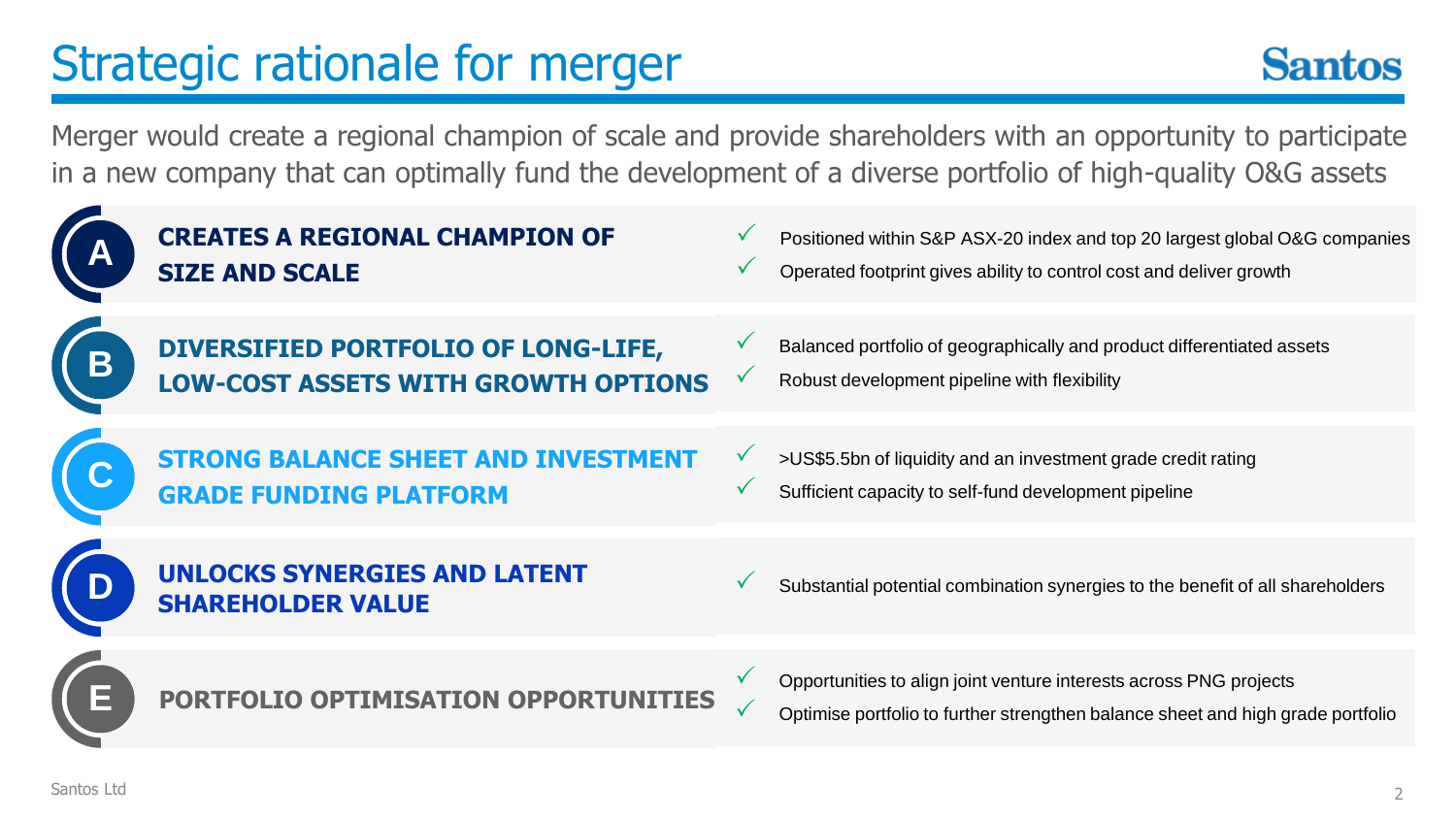### Creates a regional champion of size and scale **A**



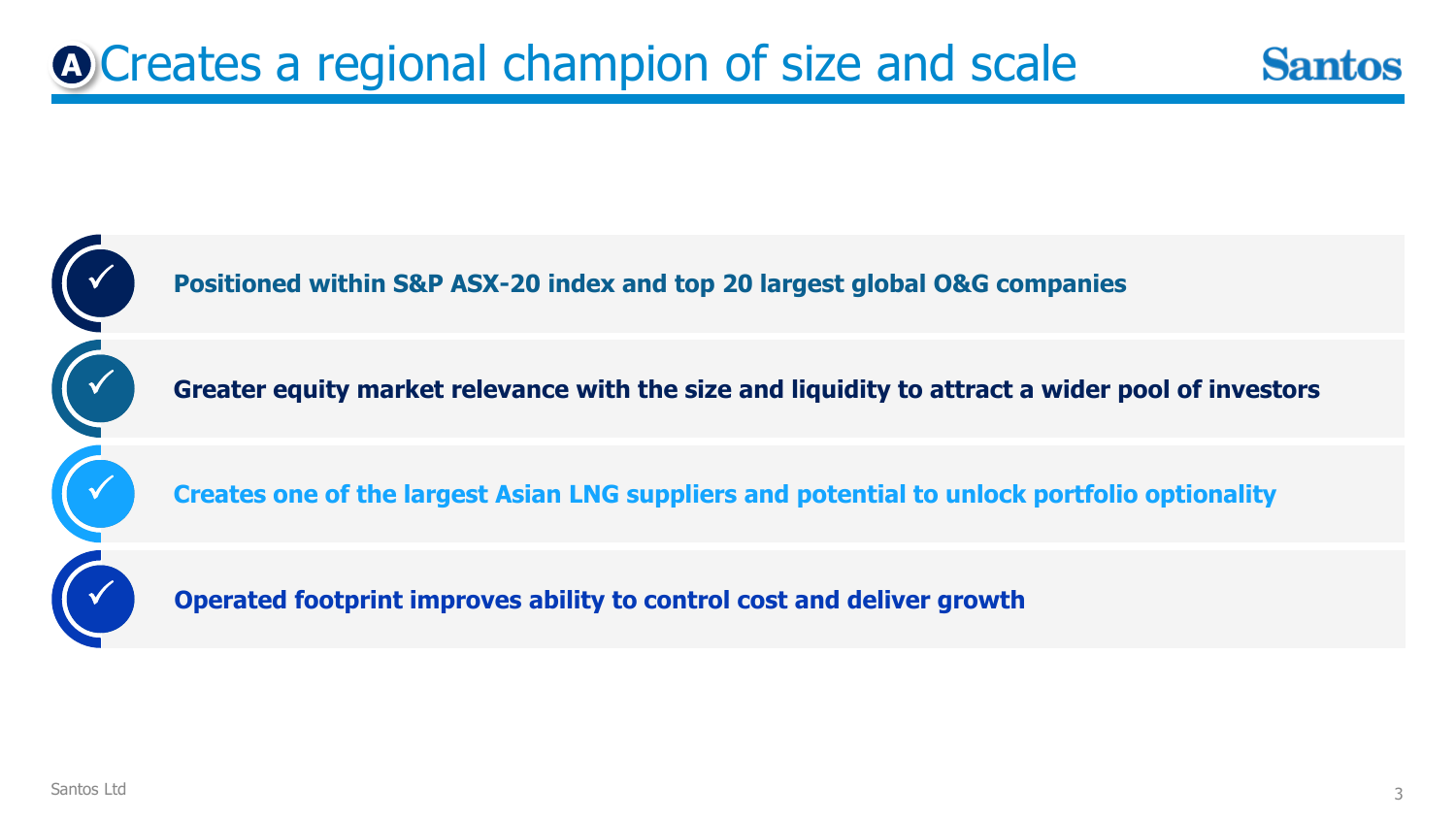### **A** Creates a regional champion

**Santos** 

MergeCo would become the largest ASX-listed O&G company and can leverage its scale and operating capability across procurement, marketing and trading to be competitive against global peers



**MergeCo would become the largest ASX-listed O&G company**

Sources: FactSet, IRESS, Company filings. Market Data as at 30 July 2021. Assumes AUDUSD = 0.75

Notes: (1) Enterprise value excludes lease liabilities and financial derivatives. Santos, Oil Search, and Beach net debt as at 30 June 2021. Woodside net debt as at 31 December 2020; (2) Mid-point of latest company guidanc Santos Ltd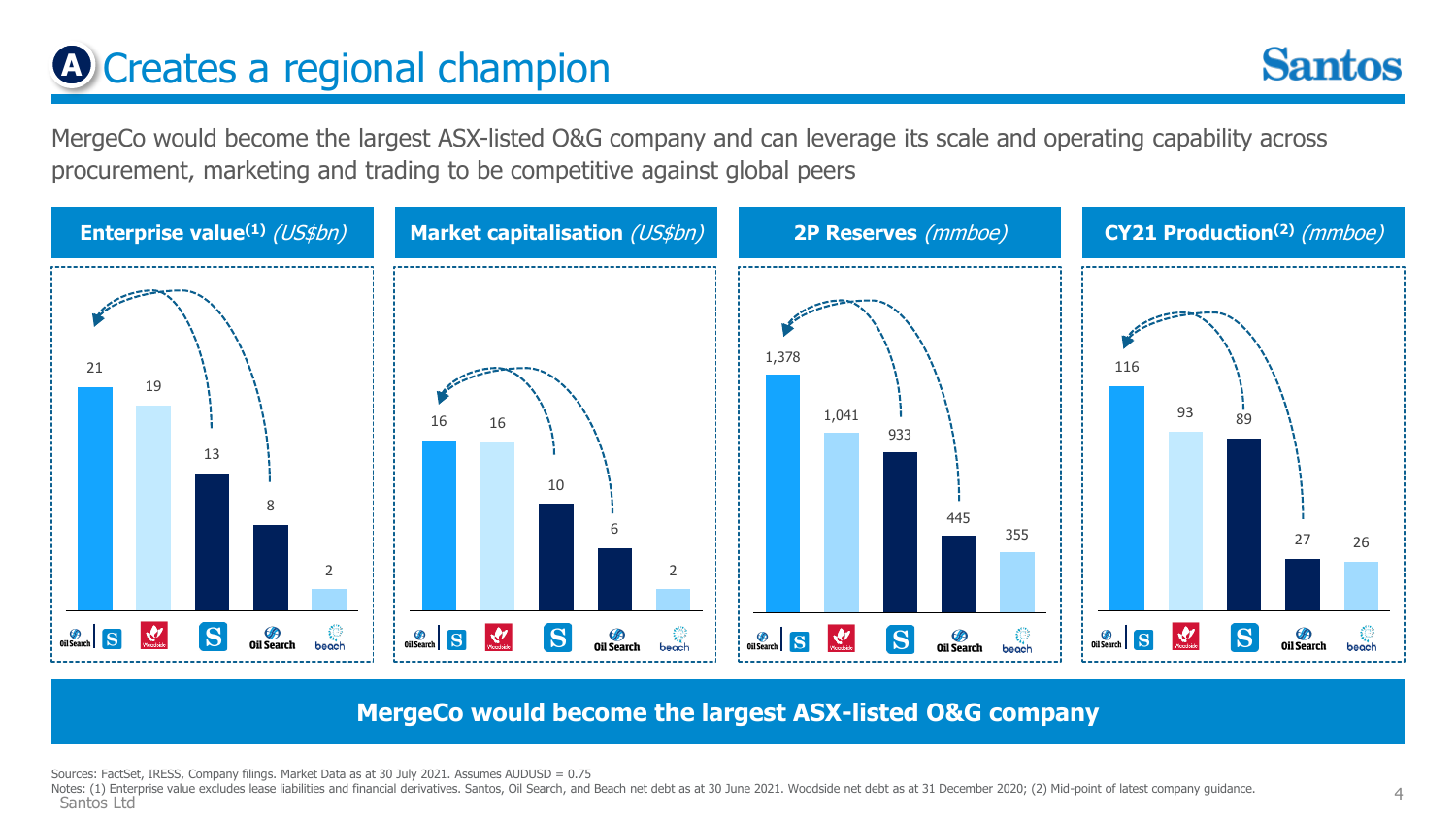#### **Santos A** MergeCo would benchmark against global O&G large-caps and the S&P/ASX-20

The combined group would be positioned within the S&P ASX-20 index and the top 20 largest global O&G companies



#### **Top 20 largest global O&G players – Market Cap** (US\$bn)

**Positioned within the S&P/ASX-20(1) – Market Cap** (US\$bn)



Notes: (1) ASX-20 Index ("XTL") as per IRESS at 30 July 2021.

Santos Ltd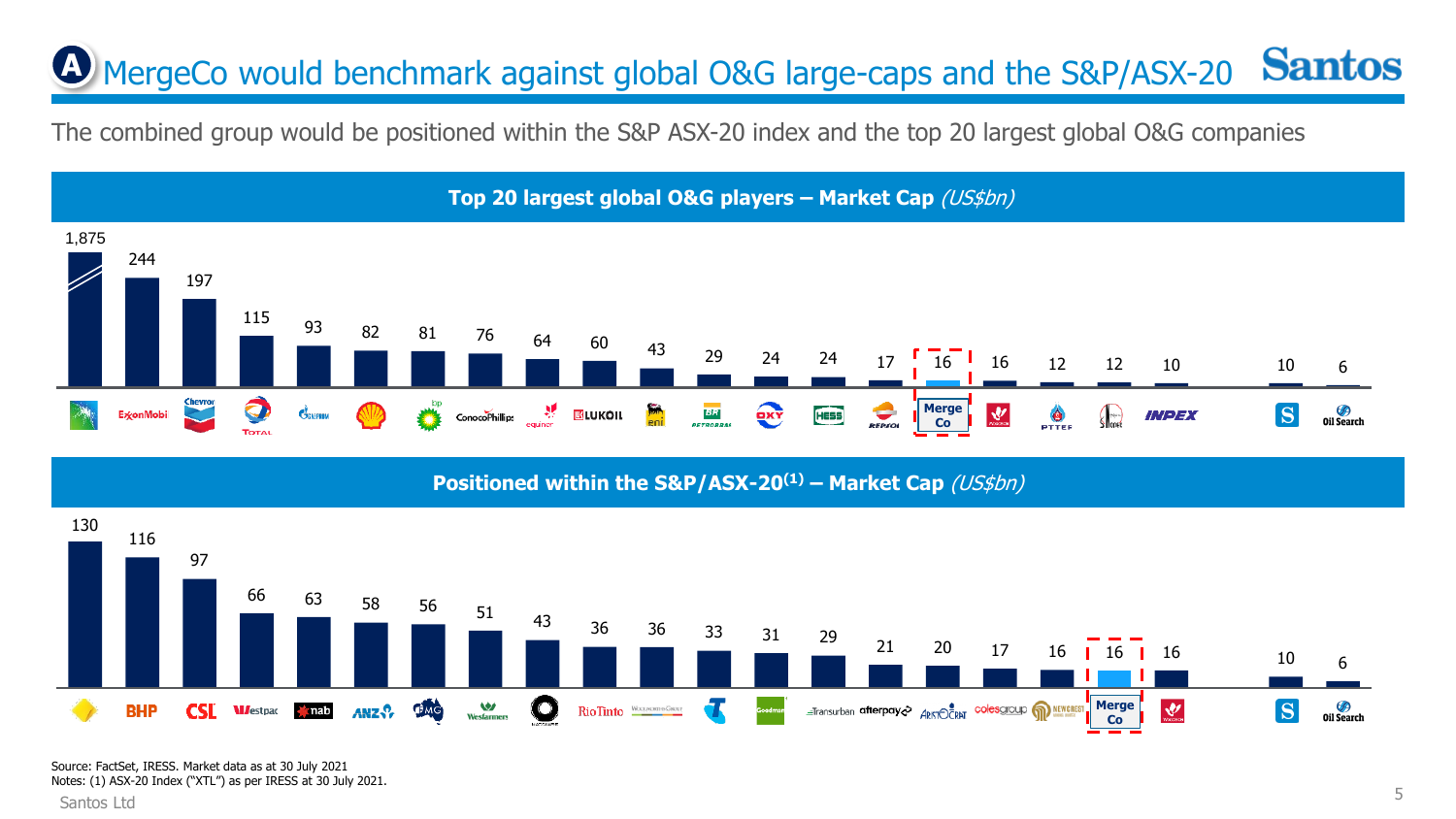#### Diversified portfolio of long-life, low-cost assets with growth options **BSantos**

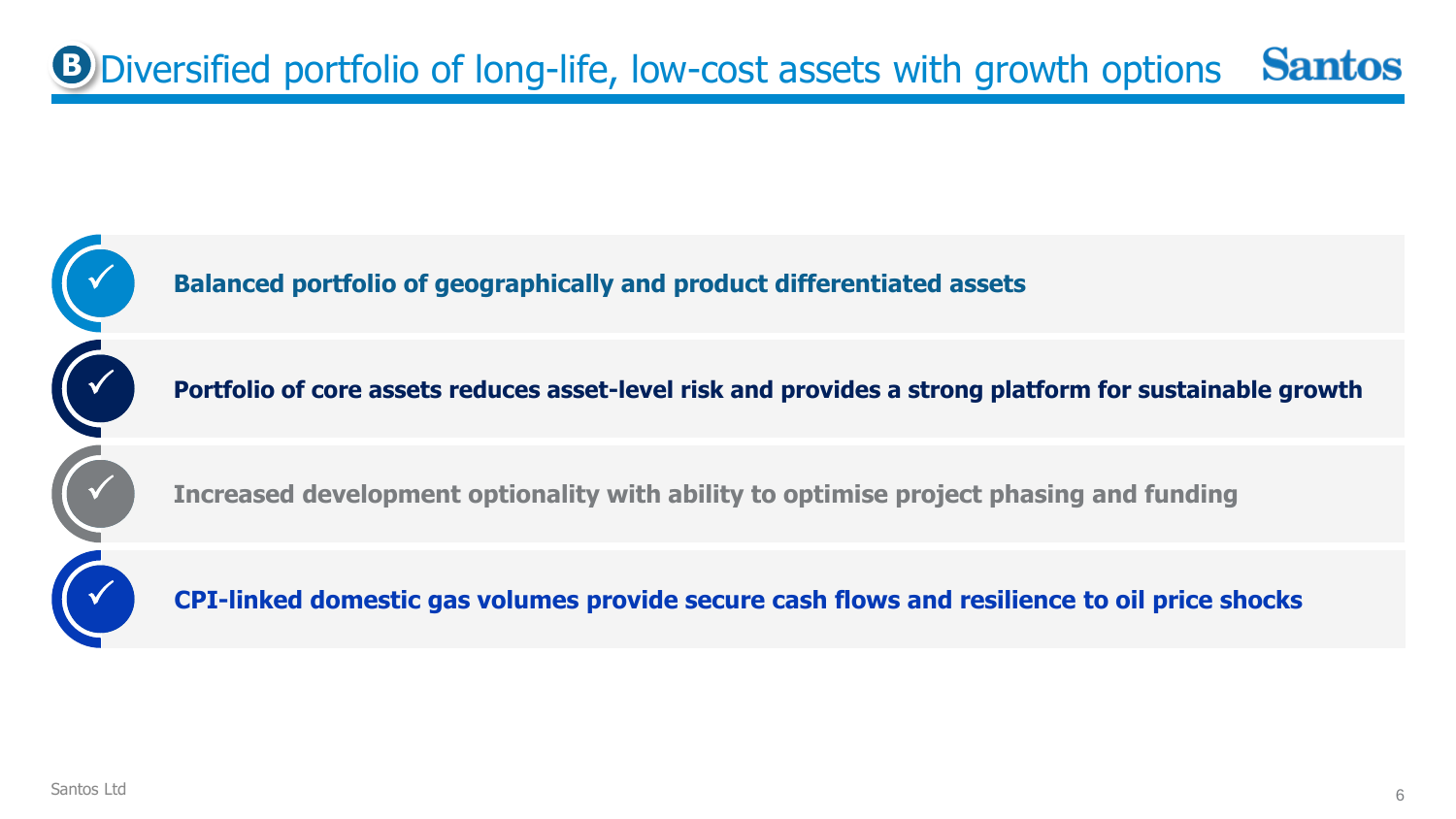## **B Diversified portfolio of long-life, low-cost assets**

### **Santos**

MergeCo would have multiple independent sources of low-cost cash flows making it resilient throughout the oil price cycle. MergeCo's operated footprint across all major assets would allow it to control development timelines and maximise value.

#### **Alaska**

- + Large scale oil development with upside and low emissions intensity
- + Leveraging existing infrastructure

### **Offshore Northern Territory**

- + Barossa provides low cost backfill of DLNG
- + Potential to re-purpose Bayu-Undan to CCS hub
- + Backfill and expansion opportunity

#### **West Australia**

- + Leading domestic gas supplier
- + High value liquids revenue
- + Major growth upside with Dorado and Bedout basin exploration
- + Exploring CCS opportunities



#### **PNG**

- + Tier 1 asset with backfill opportunities to maximise value
- + Growth through Papua LNG
- + Operated oil assets
- + Strong community relationships

#### **Onshore Australia**

- + Supplying LNG and domestic gas markets
- + Major growth potential in NT shale supports GLNG or DLNG backfill or DLNG expansion
- + Scalable Moomba CCS opportunity
- + Growth through Narrabri development
- + Liquids export via Port Bonython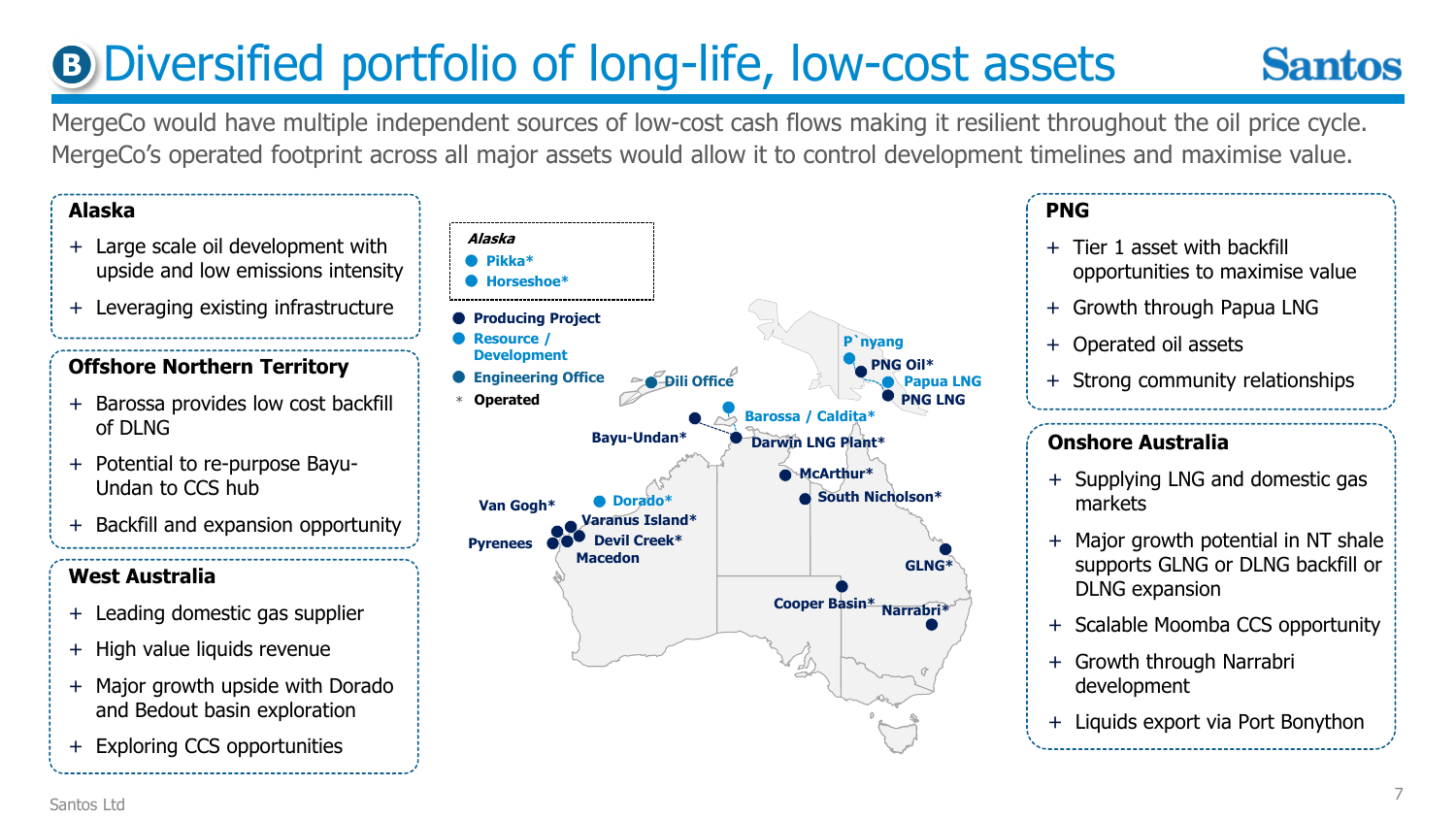### **B** High quality portfolio of long-life assets



Diversified portfolio providing a platform for sustainable growth and shareholder returns



Sources: 2020 Santos and Oil Search Annual Reports Notes: (1) Reserves & Resources as at 31 December 2020.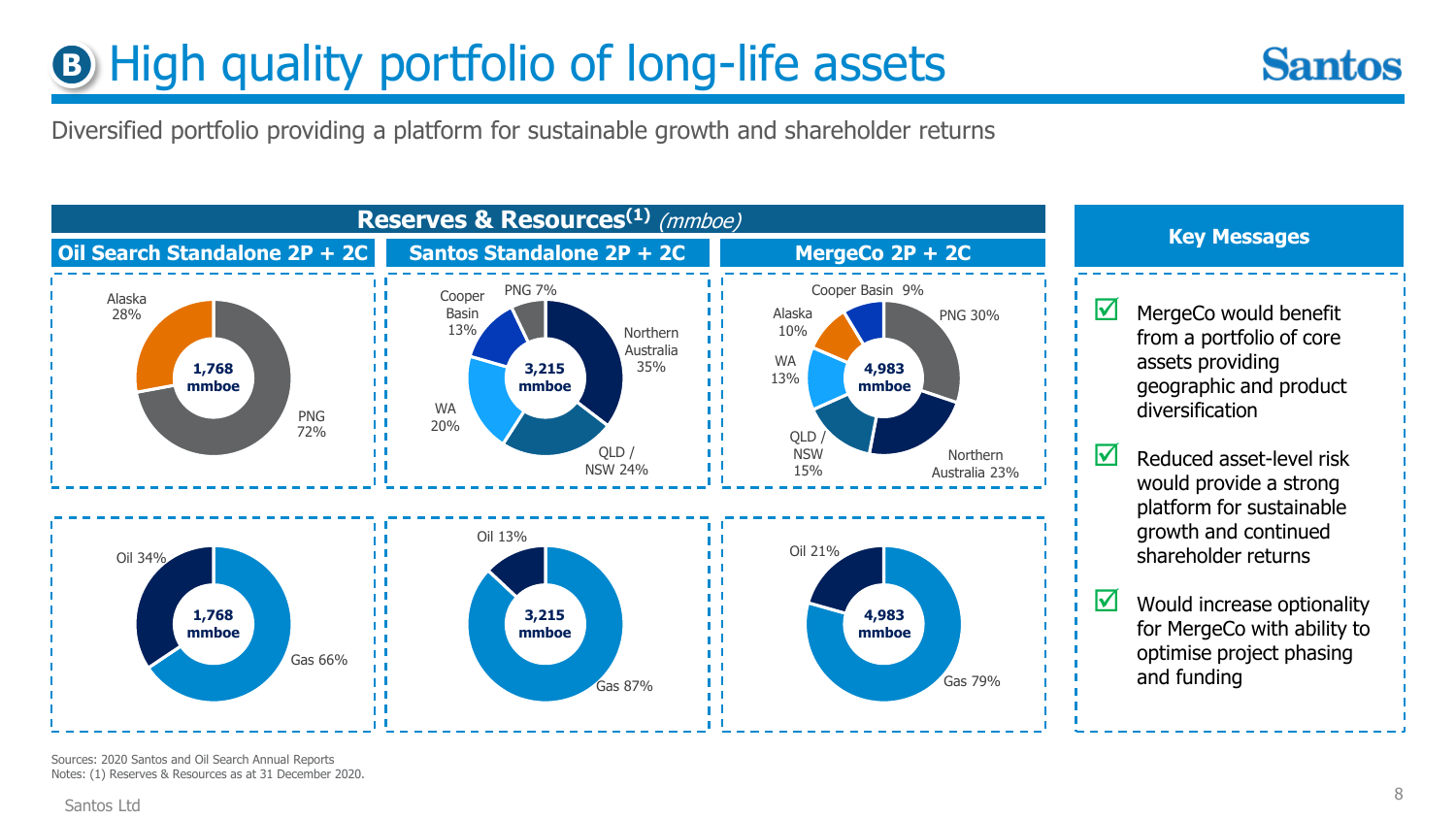#### **B** Diversified across LNG, domestic gas and liquids **Santos**

Multiple pricing benchmarks provide price diversification while fixed price CPI-linked sales contracts and tolling revenue would create a natural hedge that can provide sustained cash flows through the oil price cycle with uncapped upside

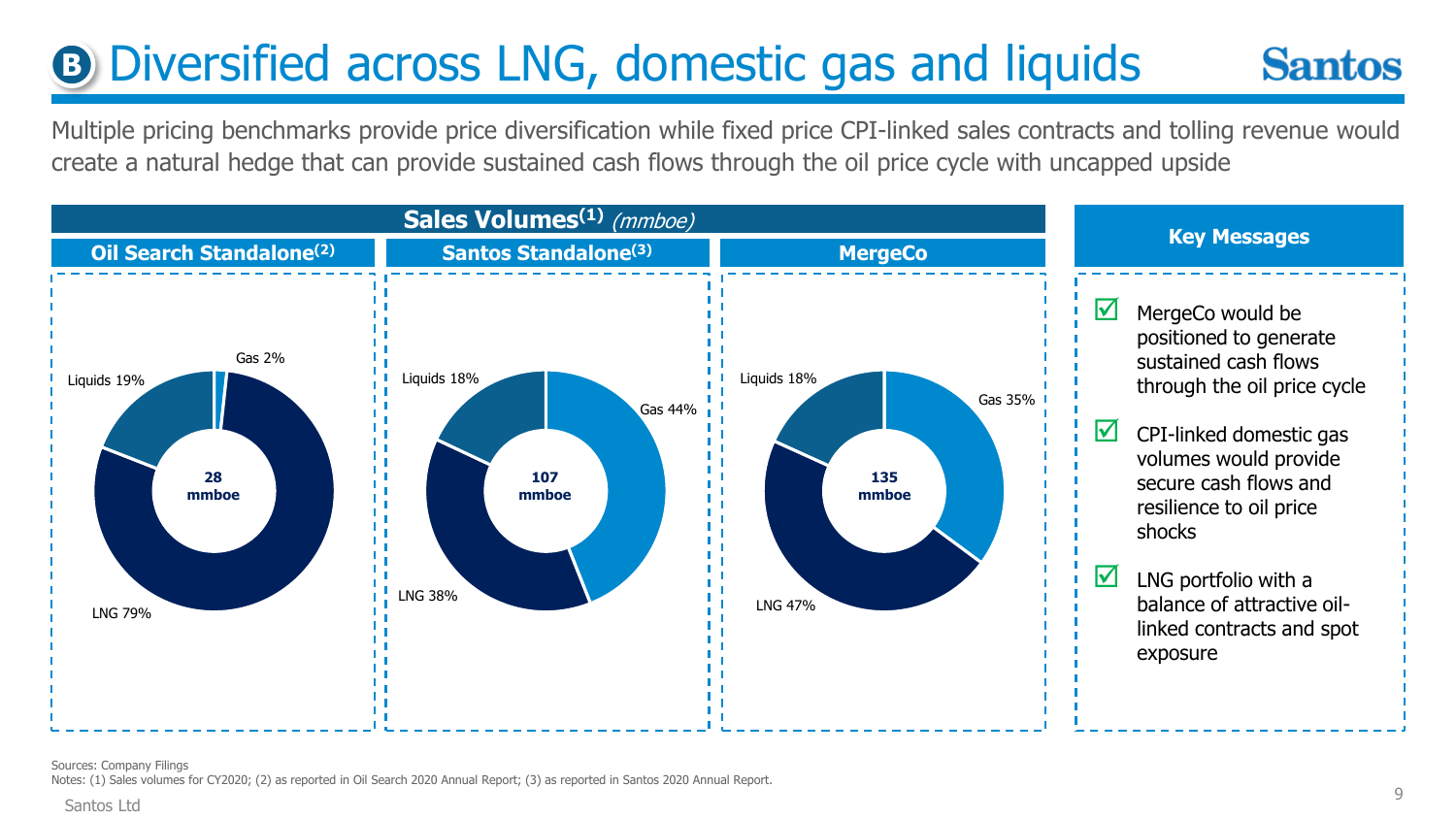#### **C** Strong balance sheet and investment grade funding platform **Santos**

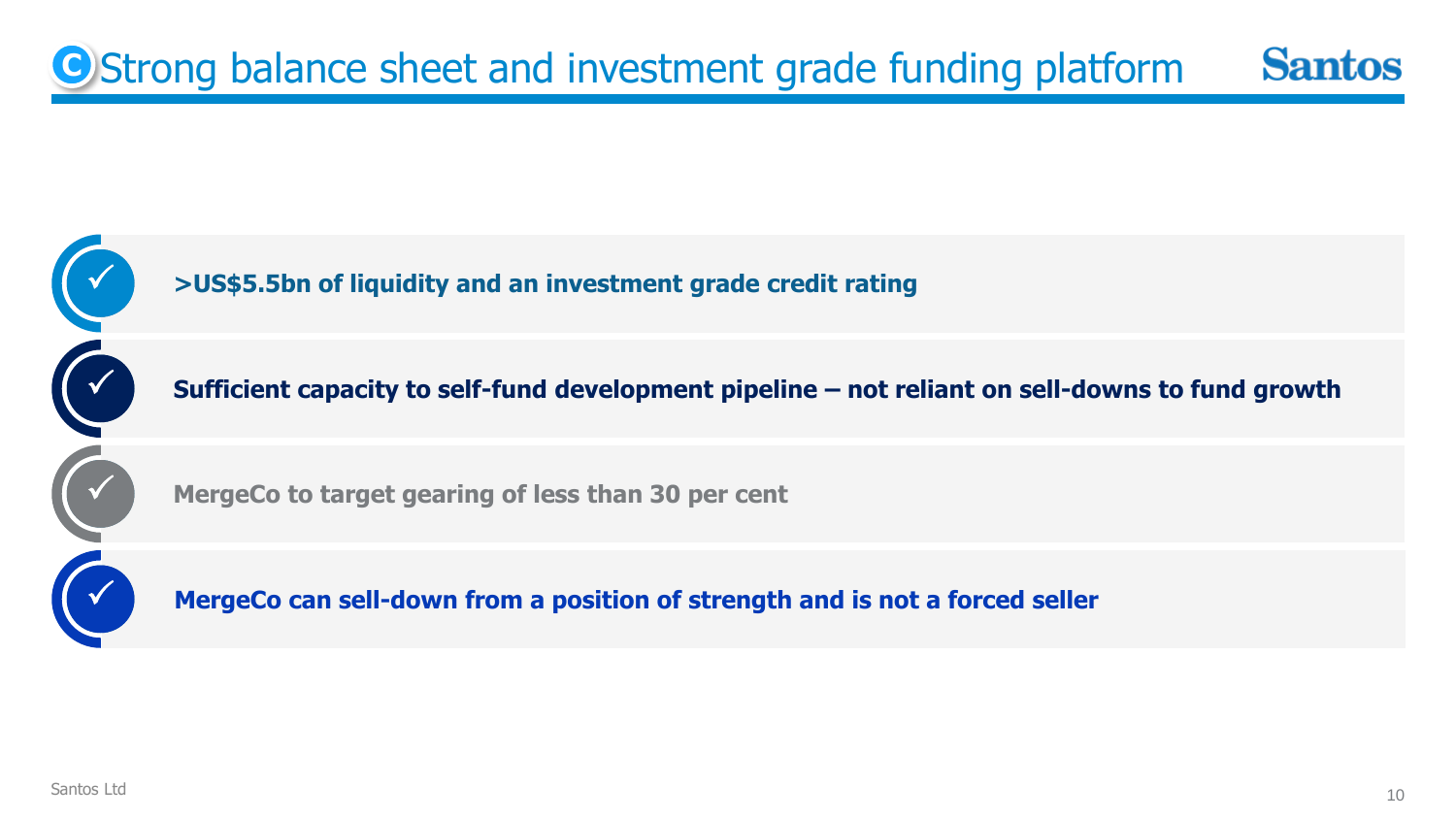#### **Santos C** MergeCo provides a strong balance sheet & funding platform

MergeCo's diverse asset portfolio, balanced commodity price exposure and investment grade credit rating make it resilient to commodity price shocks and interruptions at individual assets



- $\blacksquare$  MergeCo is resilient to commodity price shocks and asset level interruptions
- Strong balance sheet with  $>$ US\$5.5bn of liquidity to fund near term growth projects
- Investment grade credit rating and strong ESG performance facilitate lower cost of capital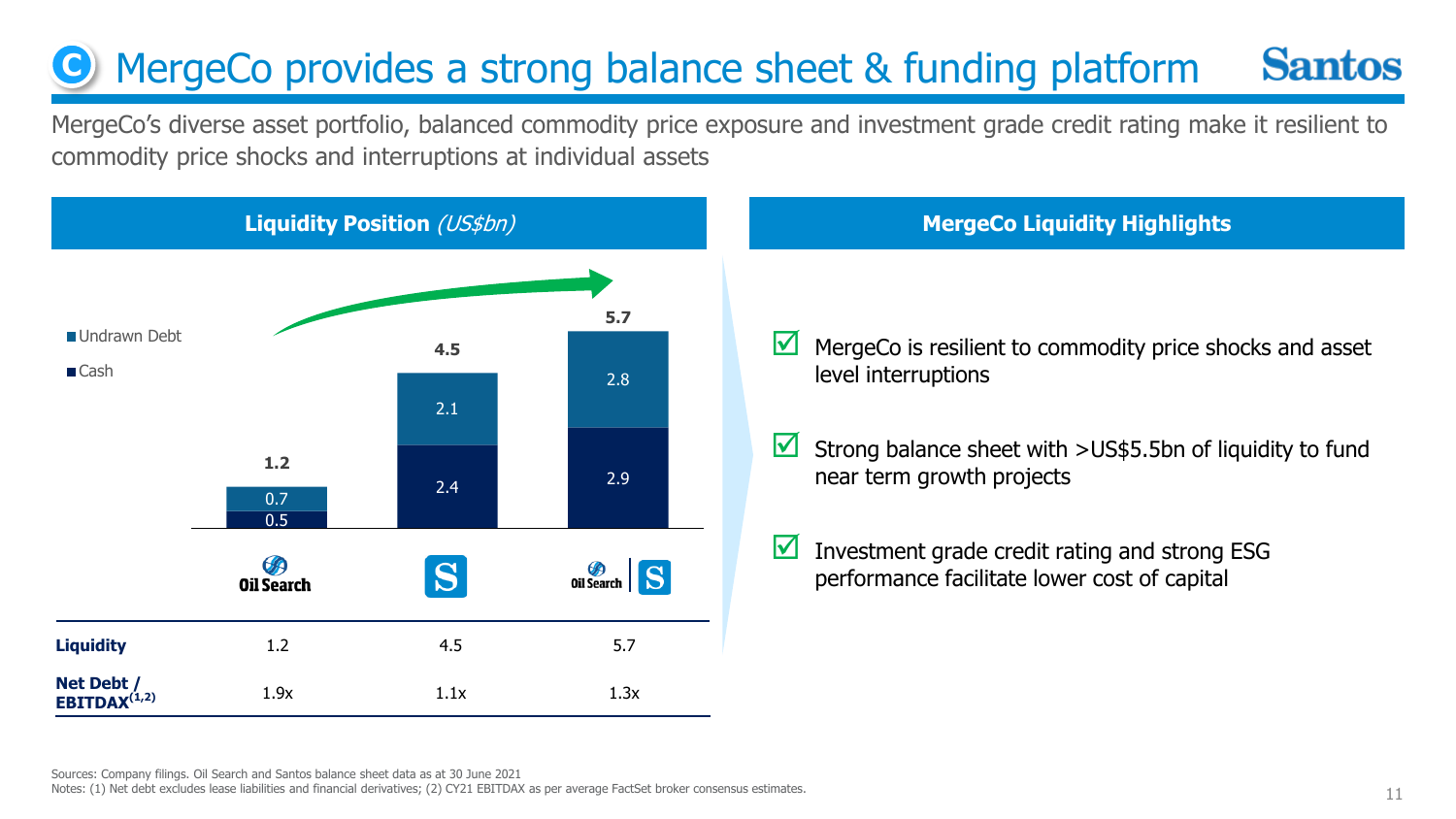### **D** MergeCo could realise substantial potential synergies Santos

MergeCo is well positioned to benefit from operational and corporate synergies

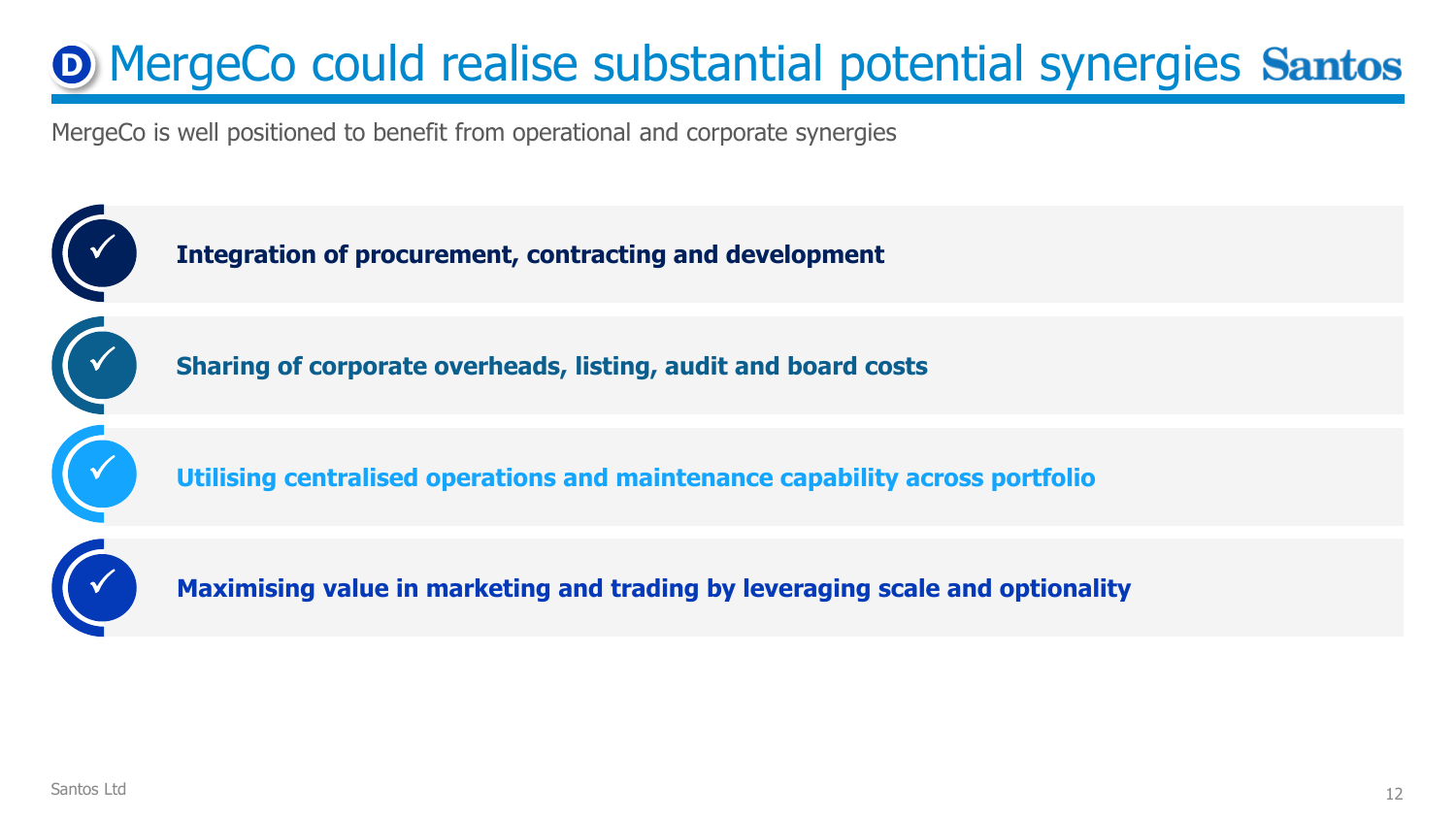#### **D** Proven track record of delivering integration synergies **Santos**

Delivered more than \$160 million in synergies from the Quadrant and ConocoPhillips transactions. Substantial potential combination synergies expected from the Oil Search merger



#### **Quadrant integration pre-tax synergies**



20%

#### **US\$50-60m synergies delivered through:**

- + Gas marketing and operational efficiencies
- + Removal of non-operated duplication for WA gas assets
- + Reduced corporate costs by consolidating Perth offices, support functions, IT costs and insurance

#### **ConocoPhillips AW integration pre-tax synergies**



#### **More than US\$100m synergies delivered through:**

- Significant reductions in corporate and IT costs from global parent and local office
- Optimisation of maintenance activities across operations
- + Restructured to an integrated organisation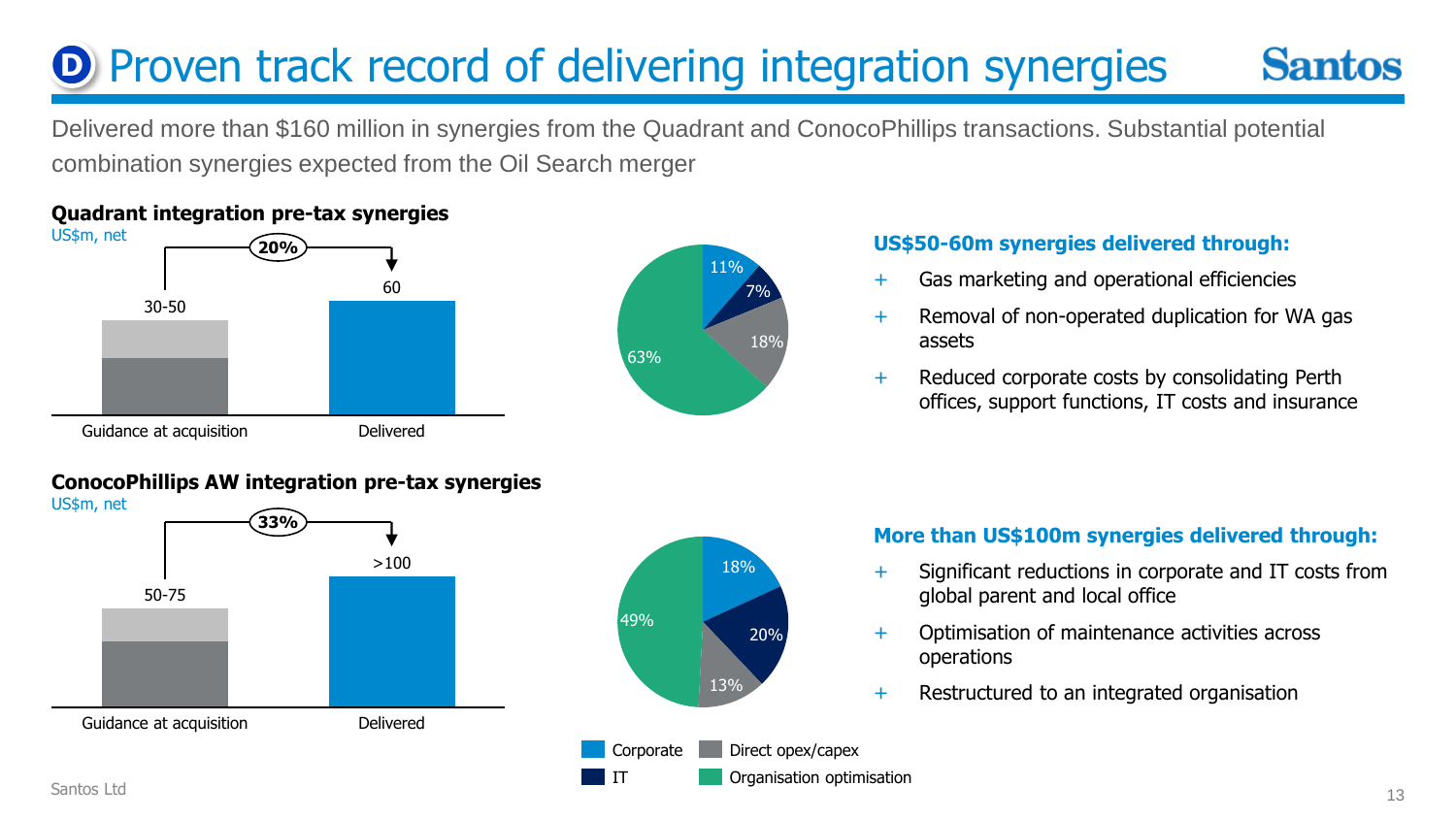### MergeCo would provide flexibility for portfolio optimisation **E**

MergeCo would have the opportunity to optimise portfolio balance and project timing through the lens of capital efficiency and risk allocation



**Santos**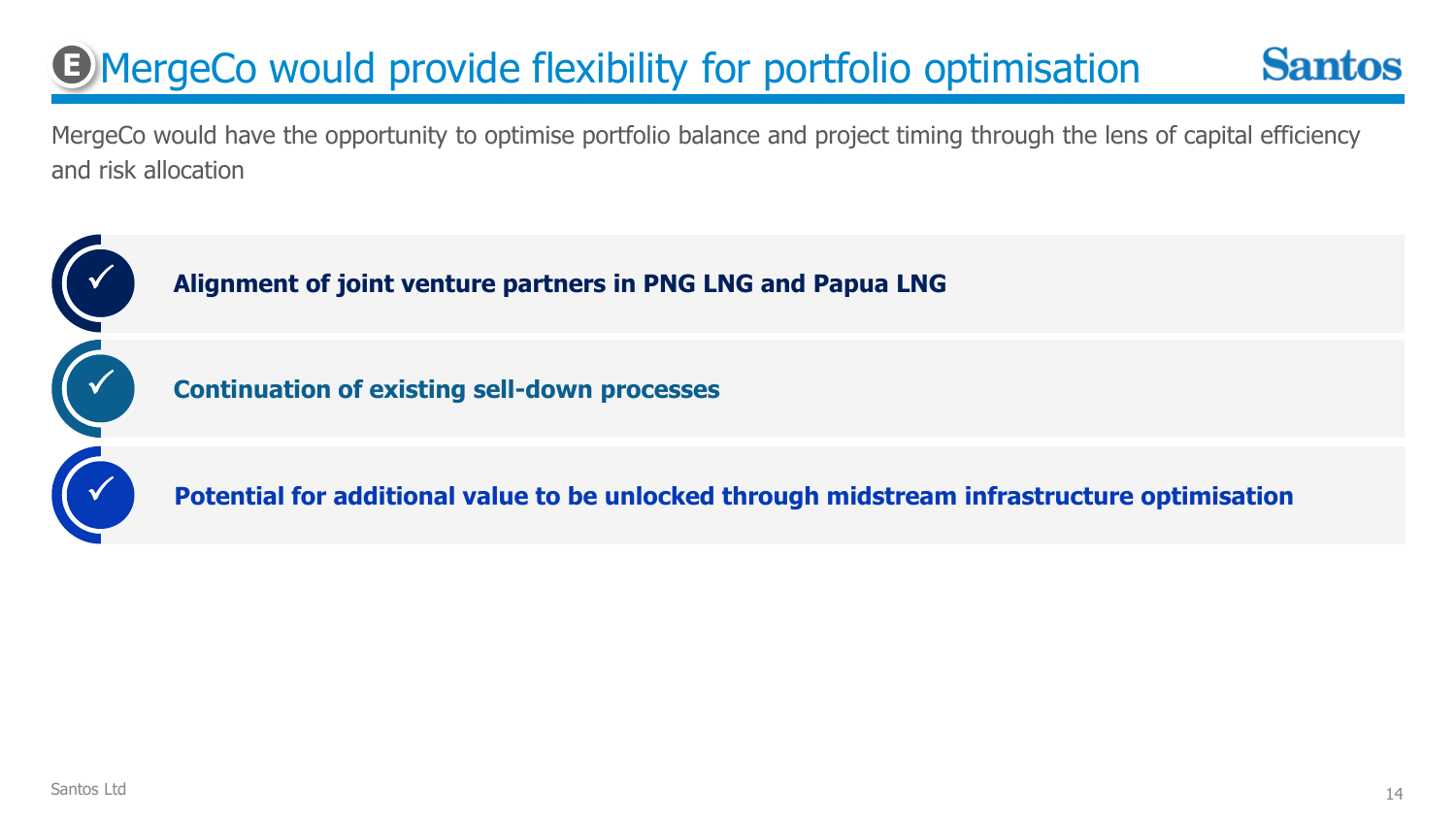### **E** Papua New Guinea opportunities



MergeCo would hold an enhanced position in the world-class PNG LNG project and create better alignment between this foundation project and Papua LNG, supporting Papua FID, jobs growth and long term revenue for PNG and its people

|                                 |                 | ☑                                                | Would better align equity interests across PNG<br>LNG and Papua LNG facilitating progress to FID                   |                        | <b>PNG LNG</b> | <b>Papua LNG</b> |
|---------------------------------|-----------------|--------------------------------------------------|--------------------------------------------------------------------------------------------------------------------|------------------------|----------------|------------------|
| <b>Key</b>                      | <b>benefits</b> | ☑                                                | Potential opportunity to further optimise<br>ownership across PNG LNG and Papua LNG                                | Oil Search S           | 42.5%          | 17.7%            |
|                                 |                 | $\overline{\mathbf{v}}$                          | Supports alignment on backfill resources for PNG<br>LNG enhancing value for all parties                            | <b>ExconMobil</b>      | 33.2%          | 28.7%            |
|                                 |                 | ☑                                                | Both Santos and Oil Search have strong existing<br>relationships with PNG government and Kumul<br><b>Petroleum</b> | TOTAL                  |                | 31.1%            |
| <b>Social</b><br><b>license</b> |                 | ☑                                                | Opportunity to build on existing relationship for<br>future collaboration                                          | <b>KUMUL PETROLEUM</b> | 19.6%          | 22.5%            |
|                                 |                 | $\boldsymbol{\nabla}$<br>$\overline{\mathbf{M}}$ | Strong Australian-PNG government relationship<br>Oil Search Foundation, Port Moresby Office                        | JX                     | 4.7%           |                  |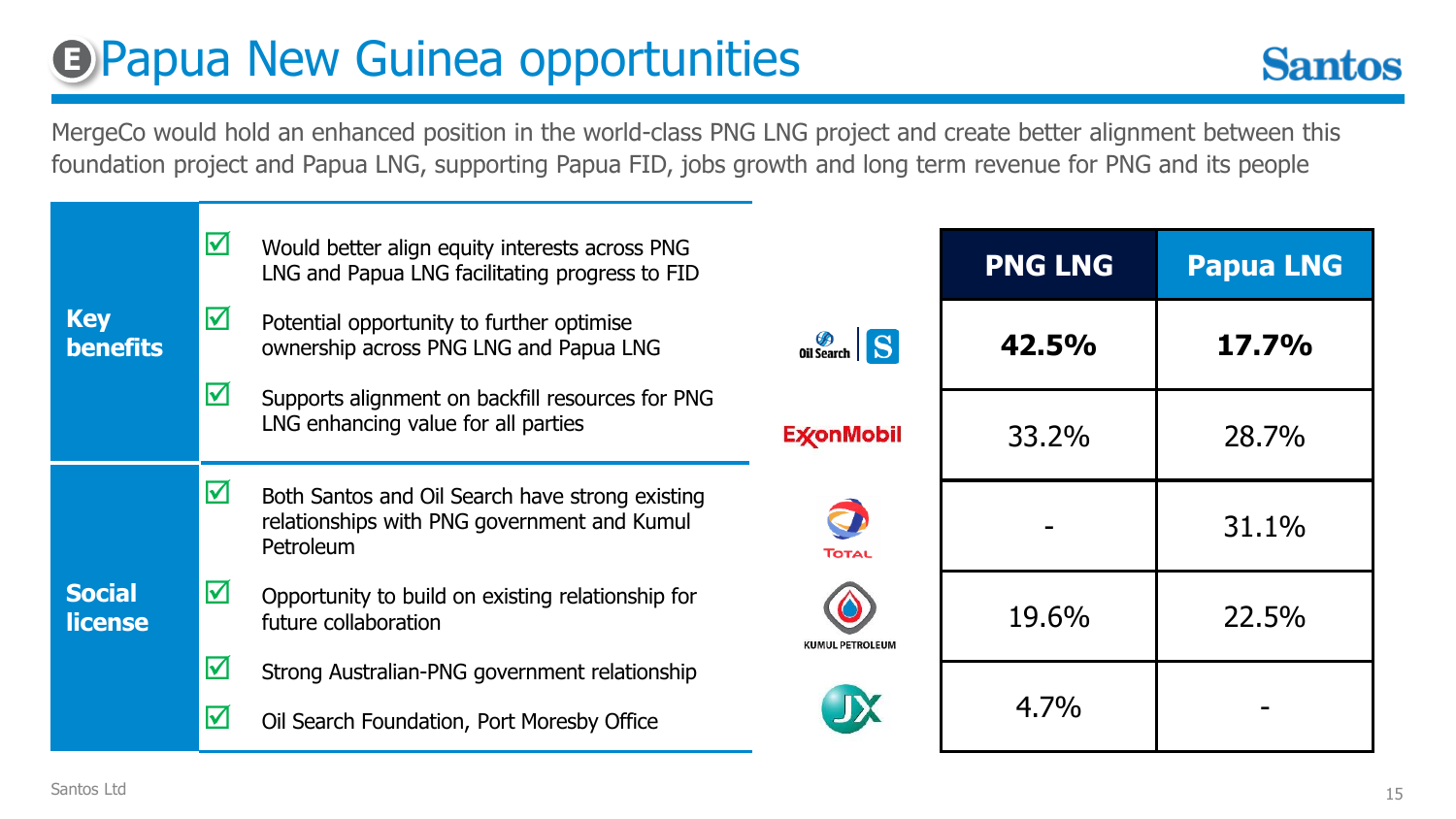### **E** Potential for additional value to be unlocked in midstream



MergeCo would have a unique portfolio of midstream infrastructure assets with long term stable cash flows without commodity price risk



 $\blacksquare$  Backdrop of unprecedented appetite for infrastructure assets

- $\blacksquare$  Total Energies' recent GLNG infrastructure deal implies an ~US\$820 million value for Santos' 30% interest
- MergeCo's diverse portfolio with long term, stable cash flows is expected to be attractive to infrastructure investors
- $\blacksquare$  Opportunity to expand Midstream business with growth portfolio, non-operated assets and low carbon business
- Leverages proven track record as operator and investment grade credit rating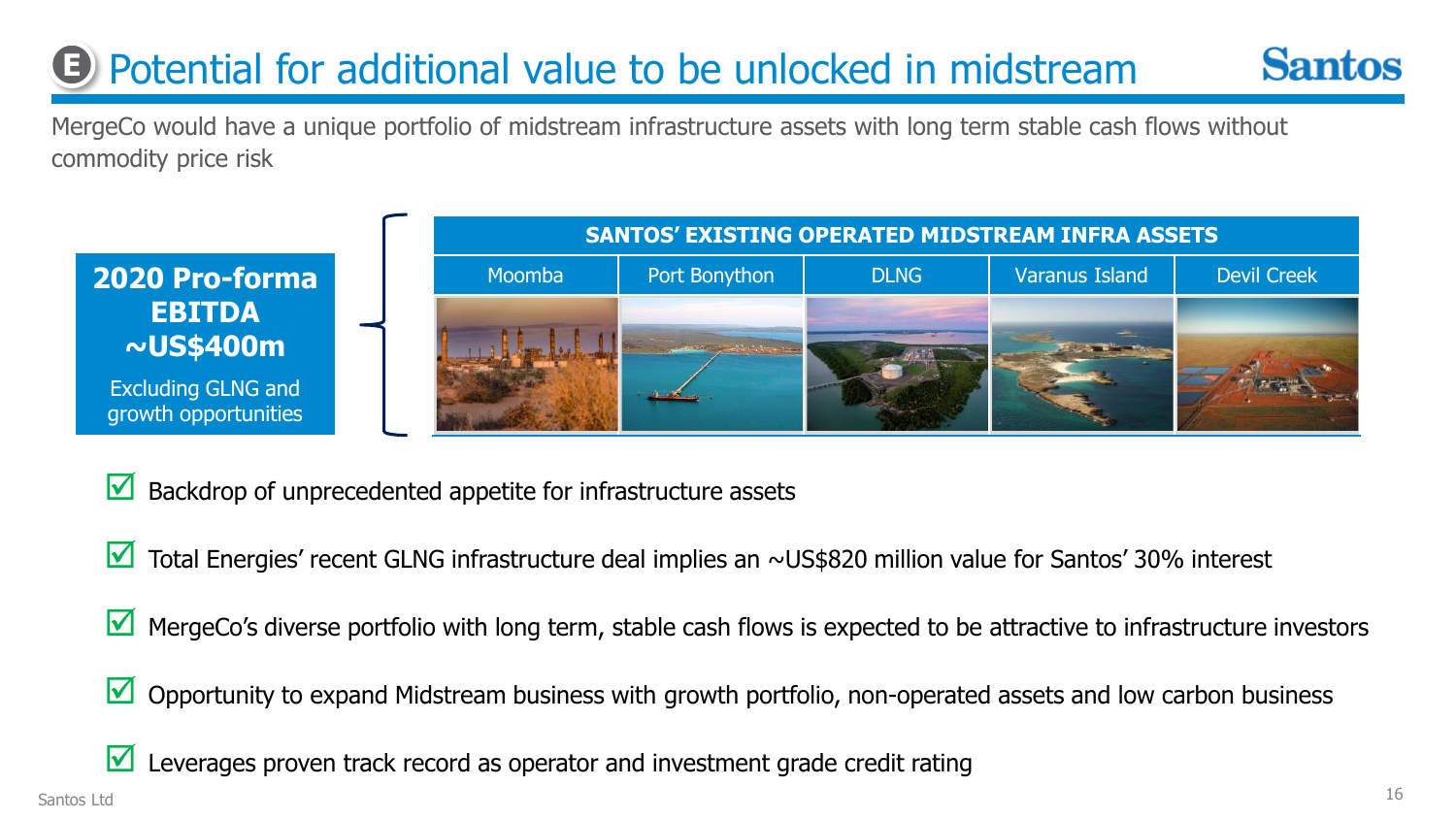### Disclaimer and important notice



The proposed merger of Santos and Oil Search outlined in this presentation (**Proposal**) is non-binding and indicative only and is subject to due diligence and the agreement of a binding Merger Implementation Agreement. There is no certainty that a binding transaction will result from the Proposal. In addition, any binding Merger Implementation Agreement entered into between the parties would be subject to a number of additional conditions to completion of the merger, such as regulatory approvals.

This presentation contains forward looking statements that are subject to risk factors, including those associated with the oil and gas industry as well as those in connection with the Proposal. It is believed that the expectations reflected in these statements are reasonable, but they may be affected by a range of variables which could cause actual results or trends to differ materially, including but not limited to: price fluctuations, actual demand, currency fluctuations, geotechnical factors, drilling and production results, gas commercialisation, development progress, operating results, engineering estimates, reserve estimates, loss of market, industry competition, environmental risks, physical risks, legislative, fiscal and regulatory developments, economic and financial markets conditions in various countries, approvals and cost estimates.

All references to dollars, cents or \$ in this document are to United States currency, unless otherwise stated. The symbol " $\sim$ " means approximately

Underlying profit, EBITDAX (earnings before interest, tax, depreciation, depletion, exploration, evaluation and impairment) and free cash flow (operating cash flows, less investing cash flows net of acquisitions and disposals and major growth capex, less lease liability payments) are non-IFRS measures that are presented to provide an understanding of the performance of Santos' operations. The non-IFRS financial information is unaudited however the numbers have been extracted from the audited financial statements. Free cash flow breakeven is the average annual oil price at which cash flows from operating activities (before hedging) equals cash flows from investing activities. Forecast methodology uses corporate assumptions. Excludes one-off restructuring and redundancy costs, costs associated with asset divestitures and acquisitions, major growth capex and lease liability payments.

The information set out in this presentation does not take into account any person's individual financial objectives or circumstances.